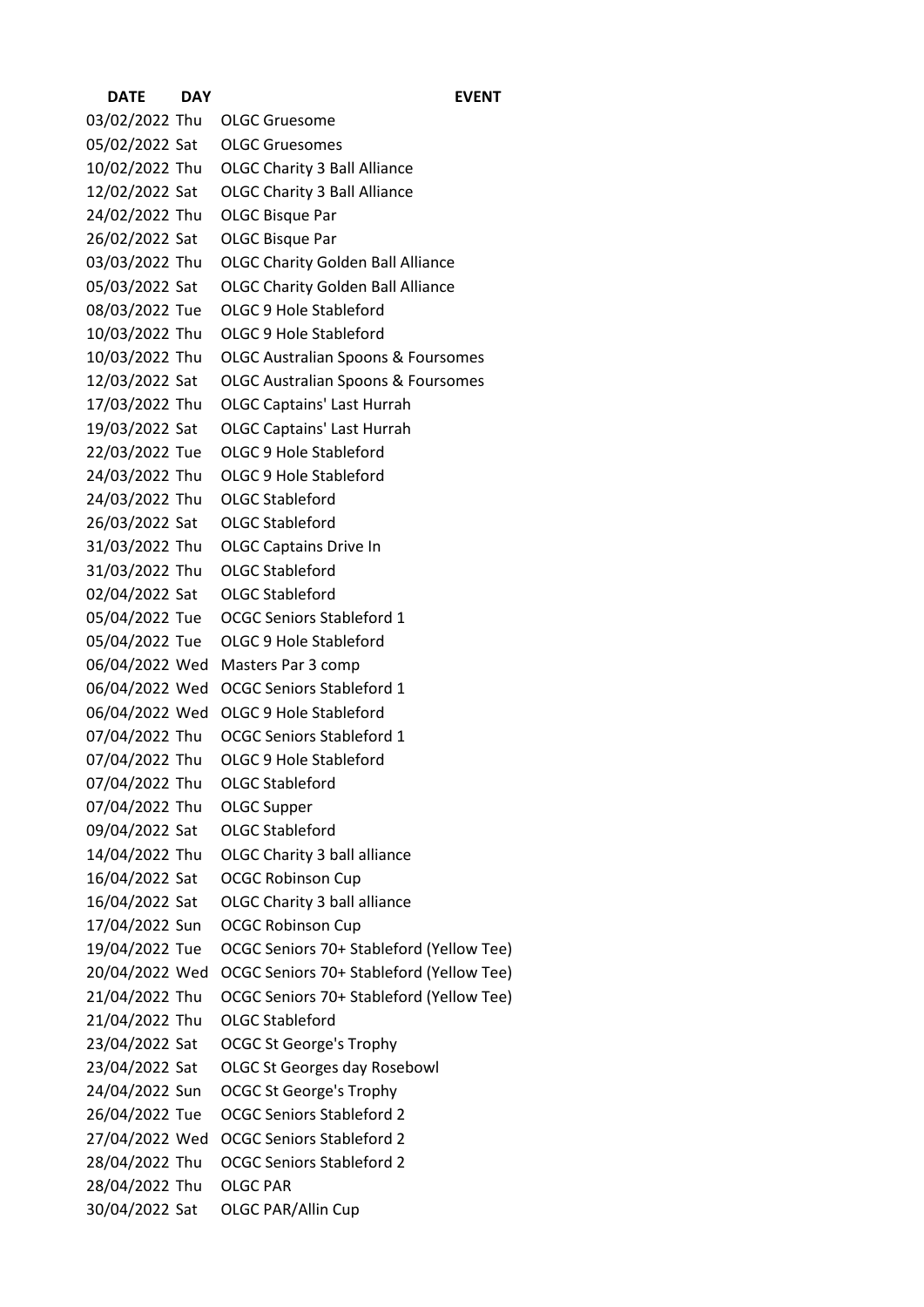02/05/2022 Mon Green Keepers Revenge 05/05/2022 Thu OLGC Spring Meeting 07/05/2022 Sat OLGC Charity Stableford 10/05/2022 Tue OCGC Stan Hunt Trophy (Seniors) 10/05/2022 Tue OLGC 9 hole Stableford 11/05/2022 Wed OCGC Stan Hunt Trophy (Seniors) 11/05/2022 Wed OLGC 9 hole Stableford 12/05/2022 Thu OCGC Stan Hunt Trophy (Seniors) 12/05/2022 Thu OLGC 9 hole Stableford 12/05/2022 Thu OLGC Medal 14/05/2022 Sat OCGC Tower Trophy 14/05/2022 Sat OLGC Medal/Cowley Cup 15/05/2022 Sun OCGC Tower Trophy 19/05/2022 Thu OLGC 3 Ball Alliance 21/05/2022 Sat OCGC Tony Rees Trophy 21/05/2022 Sat OLGC 3 Ball Alliance 22/05/2022 Sun OCGC Tony Rees Trophy 24/05/2022 Tue OCGC Seniors Stableford 3 25/05/2022 Wed OCGC Seniors Stableford 3 26/05/2022 Thu OCGC Seniors Stableford 3 26/05/2022 Thu OLGC Medal & McGregor Quaich (1st Round) 27/05/2022 Fri Oxford City Pro-Am 28/05/2022 Sat OLGC Medal & McGregor Quaich (1st Round) 29/05/2022 Sun OGC Tony Rees Mixed 31/05/2022 Tue OLGC 9 Hole Stableford (Hutcheson Cup) 01/06/2022 Wed OLGC 9 Hole Stableford (Hutcheson Cup) 02/06/2022 Thu OLGC 9 Hole Stableford (Hutcheson Cup) 02/06/2022 Thu OLGC Coronation Cup 04/06/2022 Sat Gala Weekend 05/06/2022 Sun Gala Weekend 07/06/2022 Tue OCGC Seniors Stableford 4 08/06/2022 Wed OCGC Seniors Stableford 4 09/06/2022 Thu OCGC Seniors Stableford 4 09/06/2022 Thu OLGC Coronation Foursomes 11/06/2022 Sat OLGC Coronation Foursomes 14/06/2022 Tue OCGC Veterans Trophy 15/06/2022 Wed OCGC Veterans Trophy 16/06/2022 Thu OCGC Veterans Trophy 16/06/2022 Thu OLGC Lady captain's cup/Betty Parsley trophy 18/06/2022 Sat OLGC Lady captain's cup/Betty Parsley trophy 19/06/2022 Sun OLGC Lady Captains' day 23/06/2022 Thu OLGC Charity Stableford/Betty Marston Rosebowl 25/06/2022 Sat OLGC Charity Stableford/Betty Marston Rosebowl 28/06/2022 Tue OCGC Seniors Stableford 5 29/06/2022 Wed OCGC Seniors Stableford 5 30/06/2022 Thu OCGC Seniors Stableford 5 30/06/2022 Thu OLGC Stableford & Vets Cup 02/07/2022 Sat OLGC Stableford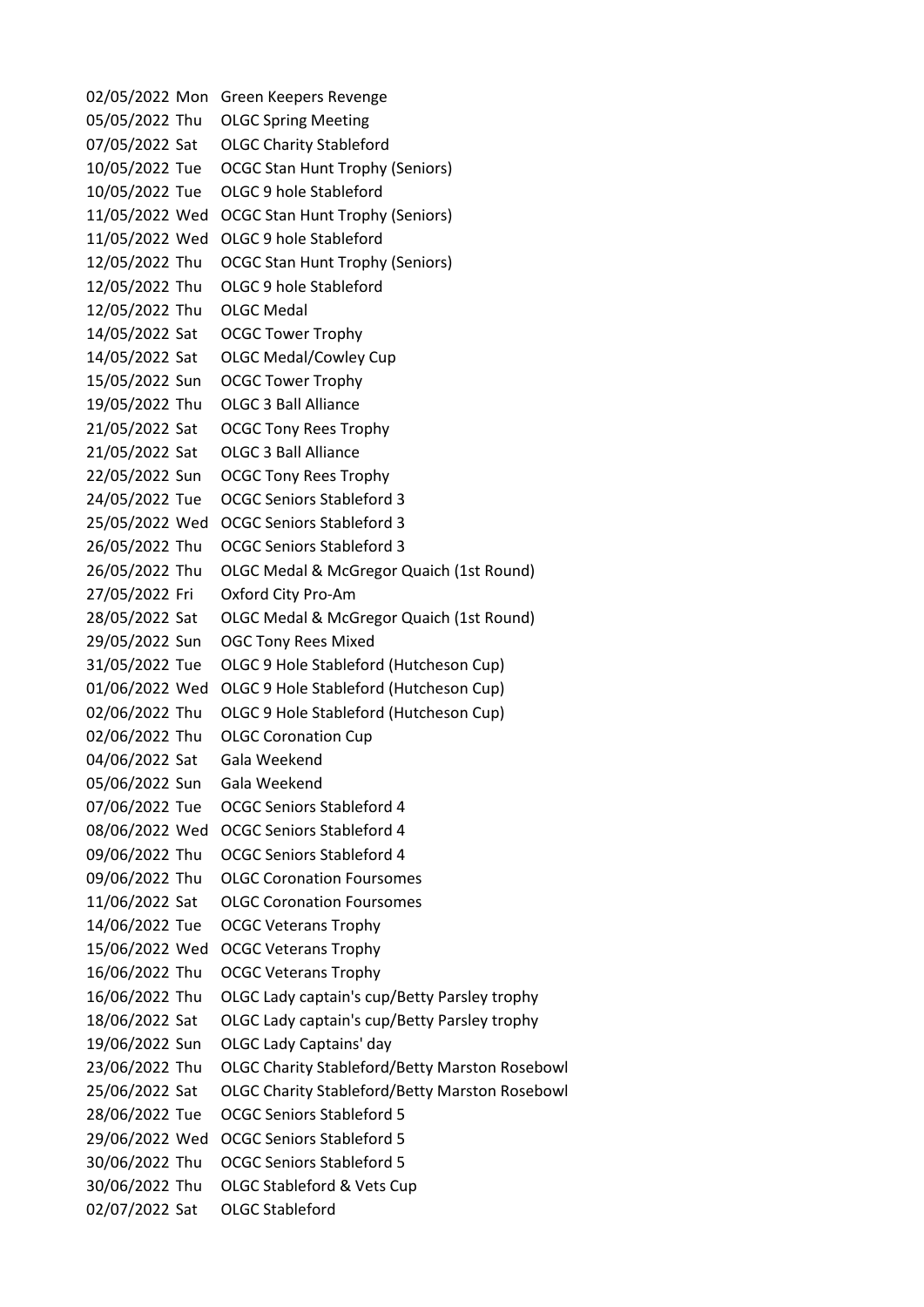05/07/2022 Tue OLGC 9 Hole Stableford (Hutcheson Cup) 06/07/2022 Wed OLGC 9 Hole Stableford (Hutcheson Cup) 07/07/2022 Thu OLGC 9 Hole Stableford (Hutcheson Cup) 07/07/2022 Thu OLGC Medal 09/07/2022 Sat OLGC Medal 13/07/2022 Wed Open Par 3 Competition 14/07/2022 Thu OLGC President's Day - 3 Ball Alliance 16/07/2022 Sat OLGC PAR 19/07/2022 Tue OCGC Seniors 70+ Stableford (Yellow Tee) 20/07/2022 Wed OCGC Seniors 70+ Stableford (Yellow Tee) 21/07/2022 Thu OCGC Seniors 70+ Stableford (Yellow Tee) 21/07/2022 Thu OLGC Stableford/Grannies Clock 23/07/2022 Sat OLGC Stableford/Murray Trophy 23/07/2022 Sat OCGC Captains Day (Harold Vincent Trophy) 26/07/2022 Tue OCGC Seniors Stableford 6 27/07/2022 Wed OCGC Seniors Stableford 6 28/07/2022 Thu OCGC Seniors Stableford 6 28/07/2022 Thu OLGC Medal 29/07/2022 Fri OCGC Seniors Championships 30/07/2022 Sat OCGC Tony Hopcraft Trophy 30/07/2022 Sat OLGC Medal/Maple Leaf Cups 31/07/2022 Sun OCGC Tony Hopcraft Trophy 04/08/2022 Thu OLGC Stableford 05/08/2022 Fri OCGC v OCGC Past Captains 06/08/2022 Sat OLGC PING Qualifier 06/08/2022 Sat OLGC Stableford 09/08/2022 Tue OLGC 9 Hole Stableford (Hutcheson Cup) 10/08/2022 Wed OLGC 9 Hole Stableford (Hutcheson Cup) 11/08/2022 Thu OLGC 9 Hole Stableford (Hutcheson Cup) 11/08/2022 Thu OLGC Captain & Vice Captain 4BBB Challenge 13/08/2022 Sat OLGC Captain & Vice Captain 4BBB Challenge 18/08/2022 Thu OLGC Medal (Lillian Barrett) 20/08/2022 Sat OLGC Medal (Lillian Barrett) 23/08/2022 Tue OLGC Captain's Away Day 25/08/2022 Thu OLGC Stableford/Mary Meadows 27/08/2022 Sat OLGC Ironmaster 29/08/2022 Mon Southfield Shootout 30/08/2022 Tue OCGC Seniors Stableford 7 30/08/2022 Tue OLGC 9 hole Stableford 31/08/2022 Wed OCGC Seniors Stableford 7 31/08/2022 Wed OLGC 9 hole Stableford 01/09/2022 Thu OCGC Seniors Stableford 7 01/09/2022 Thu OLGC 9 hole Stableford 01/09/2022 Thu OLGC Vs Past captains 03/09/2022 Sat OLGC PAR 04/09/2022 Sun OCG Finals Day 06/09/2022 Tue OCGC Ralph Woodward Trophy (Over 70s) 06/09/2022 Tue OLGC Invitation Day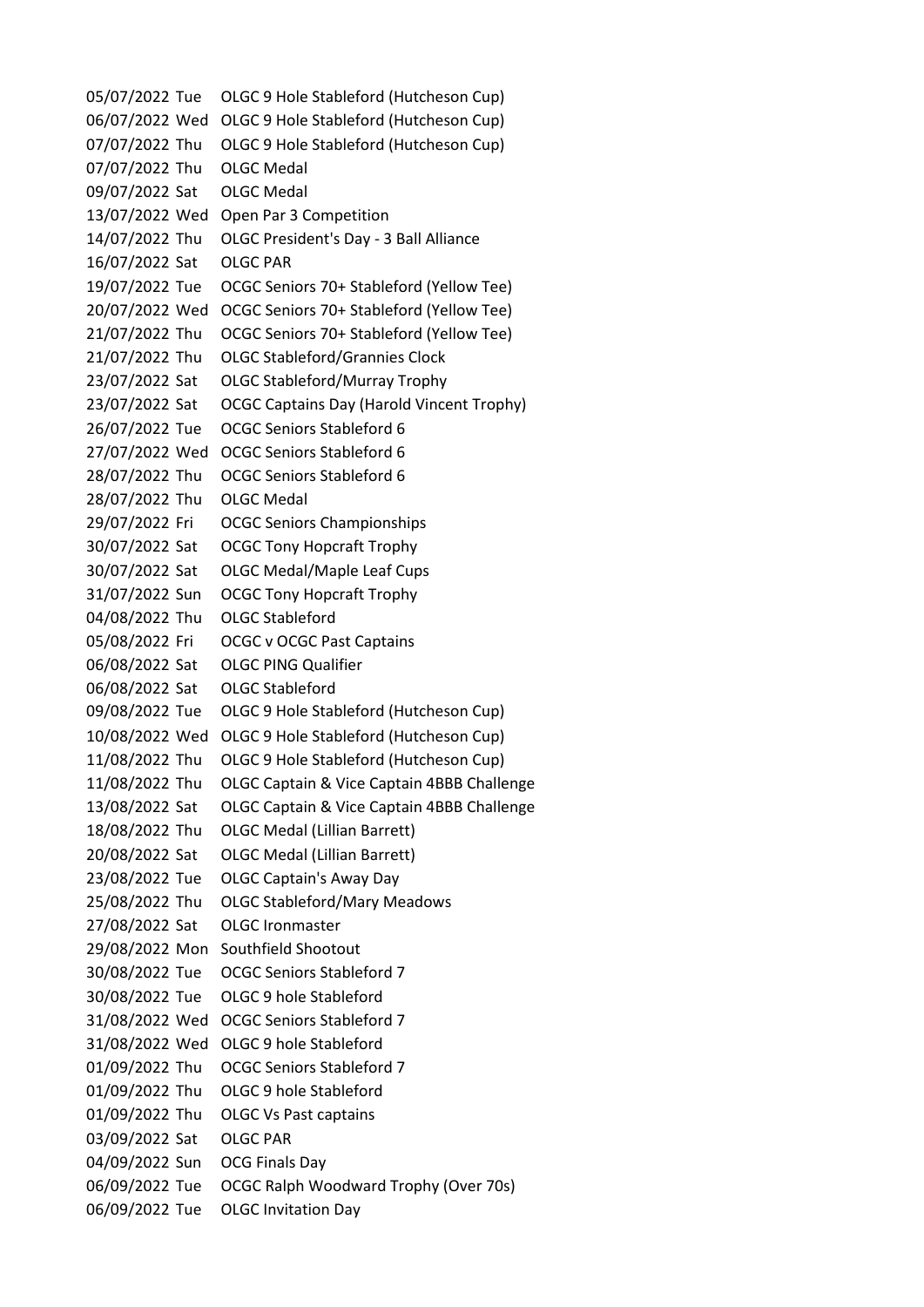07/09/2022 Wed OCGC Ralph Woodward Trophy (Over 70s) 08/09/2022 Thu OCGC Ralph Woodward Trophy (Over 70s) 08/09/2022 Thu OLGC PAR 10/09/2022 Sat OLGC Championships 11/09/2022 Sun OLGC Championships 15/09/2022 Thu OLGC Stableford 17/09/2022 Sat Joint Captain's Charity Day-course restricted 20/09/2022 Tue OCGC Seniors Stableford 8 21/09/2022 Wed OCGC Seniors Stableford 8 22/09/2022 Thu OCGC Seniors Stableford 8 22/09/2022 Thu OLGC Charity Stableford 24/09/2022 Sat OLGC Daily Mail Foursomes Qualifier 27/09/2022 Tue OLGC 9 hole Stableford 28/09/2022 Wed OLGC 9 hole Stableford 29/09/2022 Thu OLGC 9 hole Stableford 29/09/2022 Thu OLGC Medal & McGregor Quaich (2nd Round) 01/10/2022 Sat OLGC Medal & McGregor Quaich (2nd Round) 04/10/2022 Tue OLGC 9 hole Stableford 05/10/2022 Wed OLGC 9 hole Stableford 06/10/2022 Thu OLGC 9 hole Stableford 06/10/2022 Thu OLGC Medal 08/10/2022 Sat Craig Hancock Memorial Trophy 08/10/2022 Sat OLGC Medal & Medal Final 11/10/2022 Tue OCGC Seniors Stableford 9 12/10/2022 Wed OCGC Seniors Stableford 9 13/10/2022 Thu OCGC Seniors Stableford 9 13/10/2022 Thu OLGC Stableford 15/10/2022 Sat OLGC Stableford & Stableford Final 18/10/2022 Tue OCGC Seniors 70+ Stableford (Yellow Tee) 19/10/2022 Wed OCGC Seniors 70+ Stableford (Yellow Tee) 20/10/2022 Thu OCGC Seniors 70+ Stableford (Yellow Tee) 20/10/2022 Thu OLGC Charity 3 ball Alliance 22/10/2022 Sat OCGC Thistle Cup 22/10/2022 Sat OLGC Pat Jackson Masters 23/10/2022 Sun OCGC Thistle Cup 27/10/2022 Thu OLGC Chapman foursomes 29/10/2022 Sat OLGC Chapman foursomes 01/11/2022 Tue OCGC Seniors Stableford 10 02/11/2022 Wed OCGC Seniors Stableford 10 03/11/2022 Thu OCGC Seniors Stableford 10 03/11/2022 Thu OLGC Stableford 05/11/2022 Sat OLGC Stableford 10/11/2022 Thu OLGC Captain V Vice captain Match 12/11/2022 Sat OCGC Whittle Quaich Pairs 12/11/2022 Sat OLGC 7 Clubs & putter 13/11/2022 Sun OCGC Whittle Quaich Pairs 17/11/2022 Thu OLGC Bisque Par 19/11/2022 Sat OLGC Bisque Par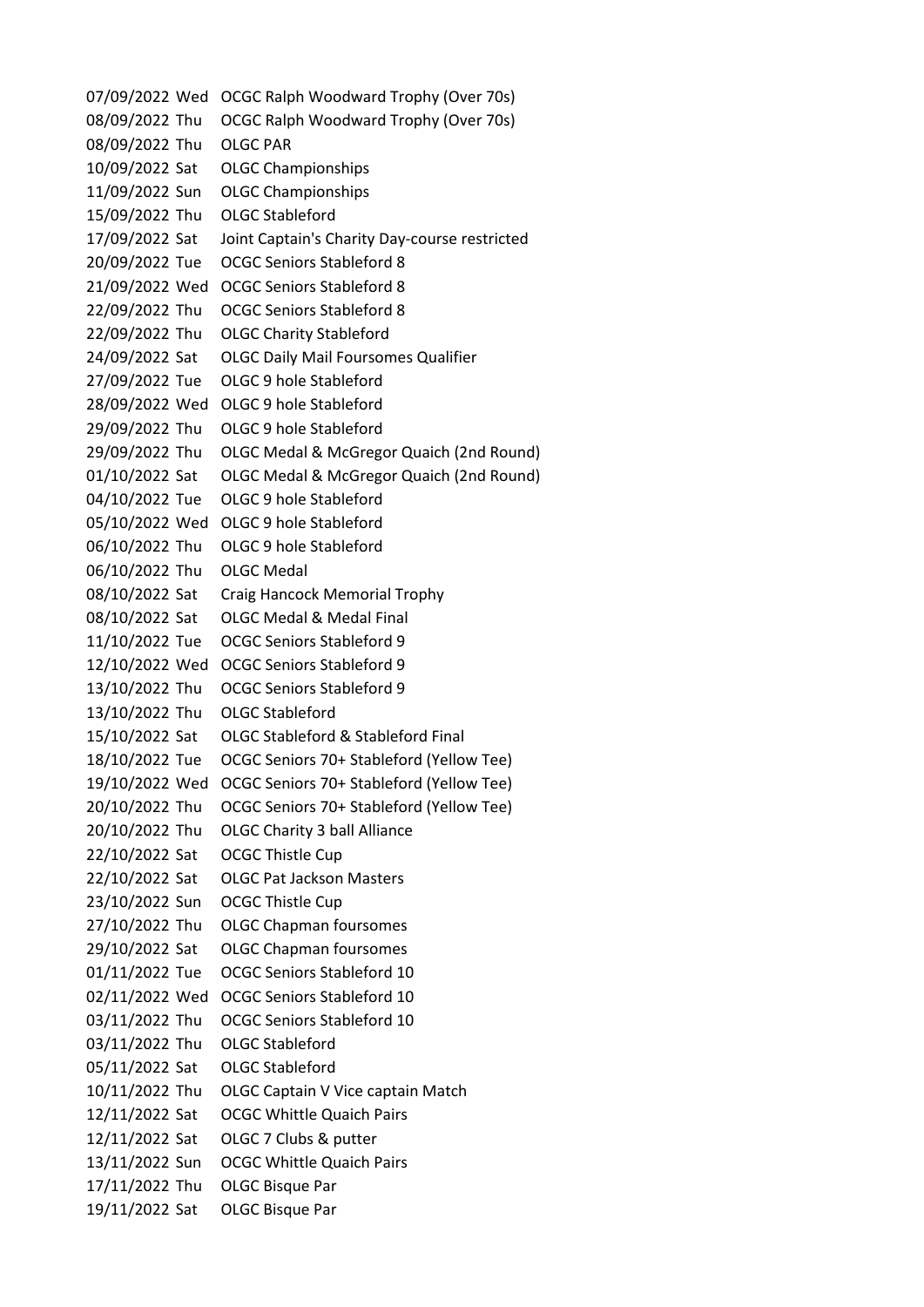01/12/2022 Thu OLGC Chapman Foursomes 03/12/2022 Sat OLGC Chapman Foursomes 08/12/2022 Thu OLGC 14 Hole Stableford 10/12/2022 Sat OLGC 14 Hole Stableford 15/12/2022 Thu OLGC Christmas 3 ball alliance 17/12/2022 Sat OLGC Christmas 3 ball alliance 27/12/2022 Tue Christmas Texas Scramble 05/01/2023 Thu OLGC 9 Hole Texas Scramble 07/01/2023 Sat OLGC 9 Hole Texas Scramble 08/01/2023 Sun OGC Turtle Doves 12/01/2023 Thu OLGC Australian Spoons and Foursomes 14/01/2023 Sat OLGC Australian Spoons and Foursomes 19/01/2023 Thu OLGC Charity 3 Ball Alliance 21/01/2023 Sat OLGC Charity 3 Ball Alliance 26/01/2023 Thu OLGC 9 hole Stableford 28/01/2023 Sat OLGC 9 hole Stableford 02/02/2023 Thu OLGC Charity (Golden) 3 Ball Alliance 04/02/2023 Sat OLGC Charity (Golden) 3 Ball Alliance 09/02/2023 Thu OLGC Cha Cha Cha 11/02/2023 Sat OLGC Cha Cha Cha 16/02/2023 Thu OLGC Joker 3 Ball Alliance 18/02/2023 Sat OLGC Joker 3 Ball Alliance 21/02/2023 Tue OLGC 9 Hole Stableford 22/02/2023 Wed OLGC 9 Hole Stableford 23/02/2023 Thu OLGC 9 Hole Stableford 02/03/2023 Thu OLGC Charity 3 Ball Alliance 04/03/2023 Sat OLGC Charity 3 Ball Alliance 09/03/2023 Thu OLGC Australian Spoons and Foursomes 11/03/2023 Sat OLGC Australian Spoons and Foursomes 16/03/2023 Thu OLGC Captains' Final Fling 18/03/2023 Sat OLGC Captains' Final Fling 21/03/2023 Tue OLGC 9 Hole Stableford 21/03/2023 Tue OLGC AGM 22/03/2023 Wed OLGC 9 Hole Stableford 22/03/2023 Wed OLGC AGM 23/03/2023 Thu OLGC 9 Hole Stableford 23/03/2023 Thu OLGC Stableford 25/03/2023 Sat OLGC Stableford 26/03/2023 Sun OGC Captain's Drive In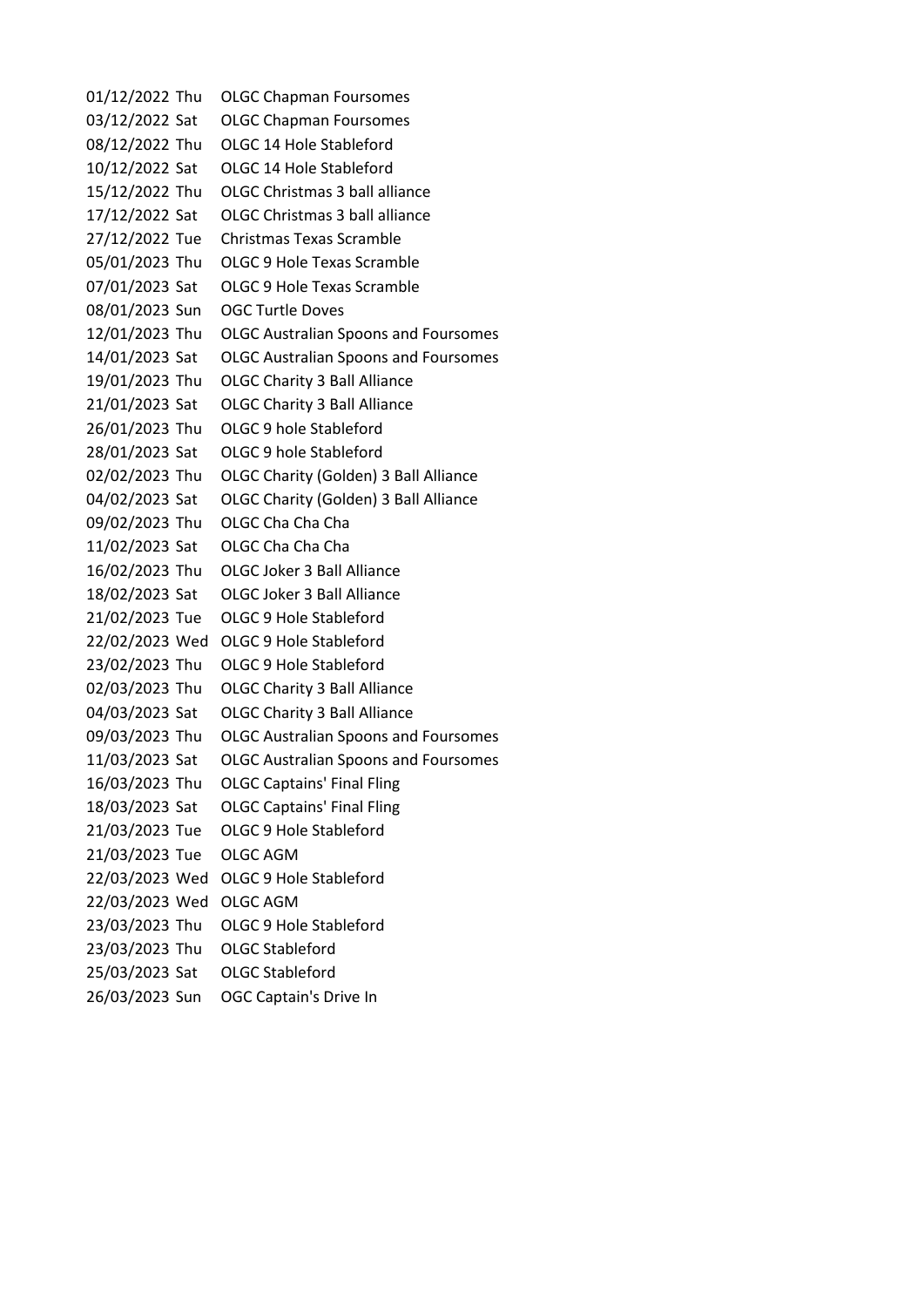## **TYPE**

OLGC Comp OLGC Comp OLGC Comp OLGC Comp OLGC Comp OLGC Comp OLGC Comp OLGC Comp OLGC Comp OLGC Comp OLGC Comp OLGC Comp OLGC Comp OLGC Comp OLGC Comp OLGC Comp OLGC Comp OLGC Comp OLGC Comp OLGC Comp OLGC Comp OGC Comp OLGC Comp OGC Comp OGC Comp OLGC Comp OGC Comp OLGC Comp OLGC Comp OLGC Comp OLGC Comp OLGC Comp OGC Comp OLGC Comp OGC Comp OGC Comp OGC Comp OGC Comp OLGC Comp OGC Comp OLGC Comp OGC Comp OGC Comp OGC Comp OGC Comp OLGC Comp OLGC Comp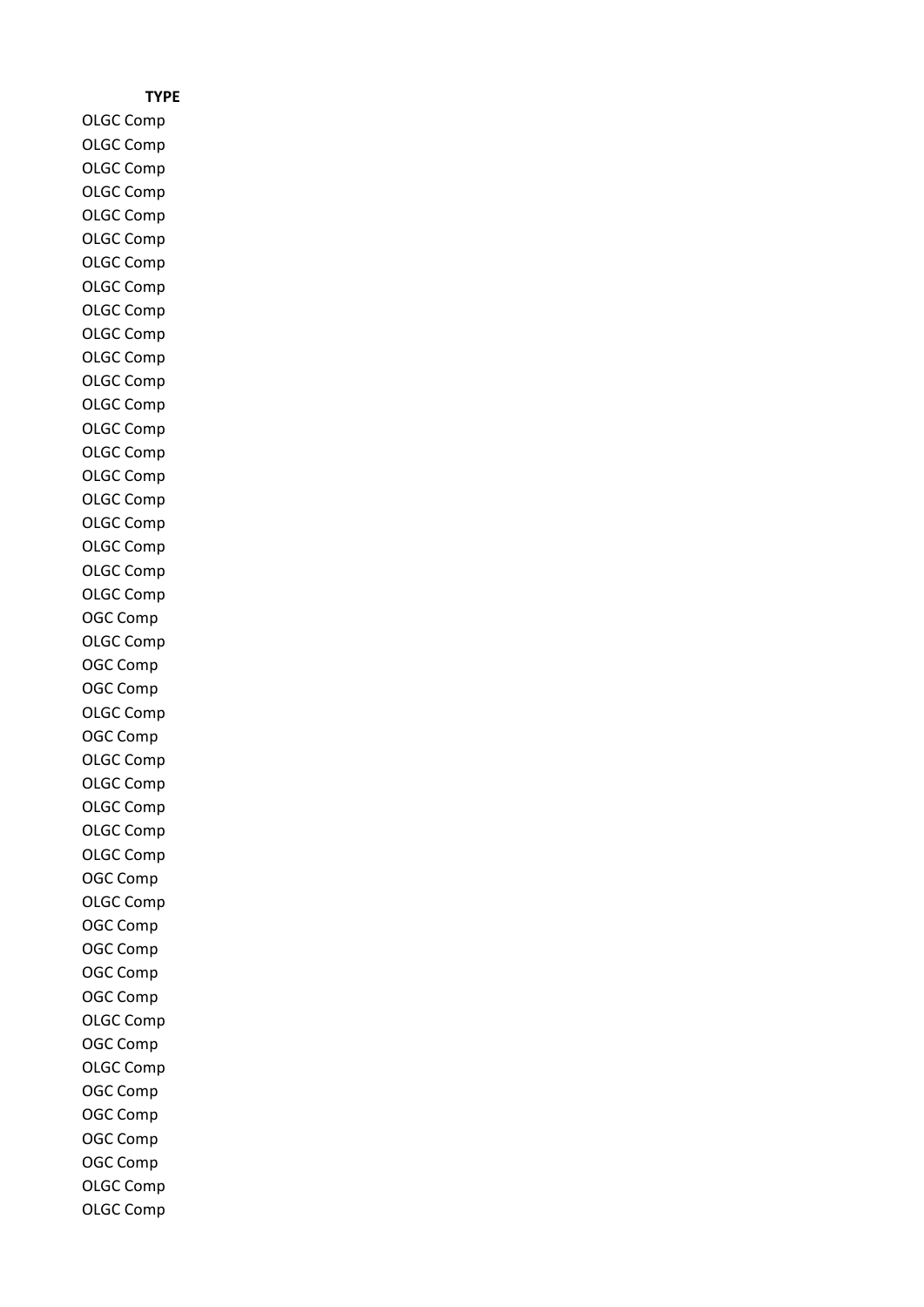OGC Comp OLGC Comp OLGC Comp OGC Comp OLGC Comp OGC Comp OLGC Comp OGC Comp OLGC Comp OLGC Comp OGC Comp OLGC Comp OGC Comp OLGC Comp OGC Comp OLGC Comp OGC Comp OGC Comp OGC Comp OGC Comp OLGC Comp OGC Comp OLGC Comp OGC Comp OLGC Comp OLGC Comp OLGC Comp OLGC Comp OGC Comp OGC Comp OGC Comp OGC Comp OGC Comp OLGC Comp OLGC Comp OGC Comp OGC Comp OGC Comp OLGC Comp OLGC Comp OLGC Comp OLGC Comp OLGC Comp OGC Comp OGC Comp OGC Comp OLGC Comp OLGC Comp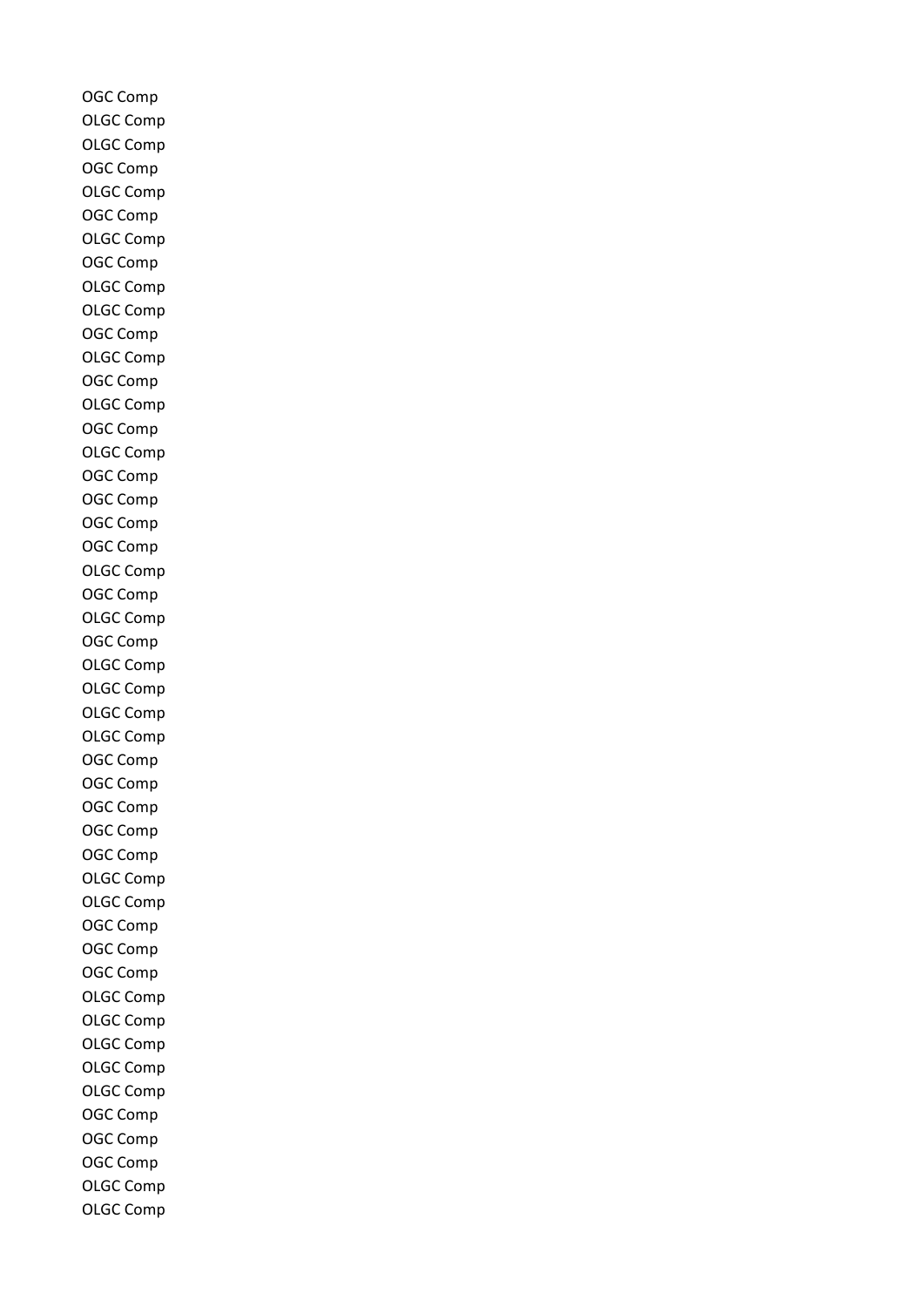OLGC Comp OLGC Comp OLGC Comp OLGC Comp OLGC Comp OGC Comp OLGC Comp OLGC Comp OGC Comp OGC Comp OGC Comp OLGC Comp OLGC Comp OGC Comp OGC Comp OGC Comp OGC Comp OLGC Comp OGC Comp OGC Comp OLGC Comp OGC Comp OLGC Comp OGC Comp OLGC Comp OLGC Comp OLGC Comp OLGC Comp OLGC Comp OLGC Comp OLGC Comp OLGC Comp OLGC Comp OLGC Comp OLGC Comp OLGC Comp OGC Comp OGC Comp OLGC Comp OGC Comp OLGC Comp OGC Comp OLGC Comp OLGC Comp OLGC Comp OGC Comp OGC Comp OLGC Comp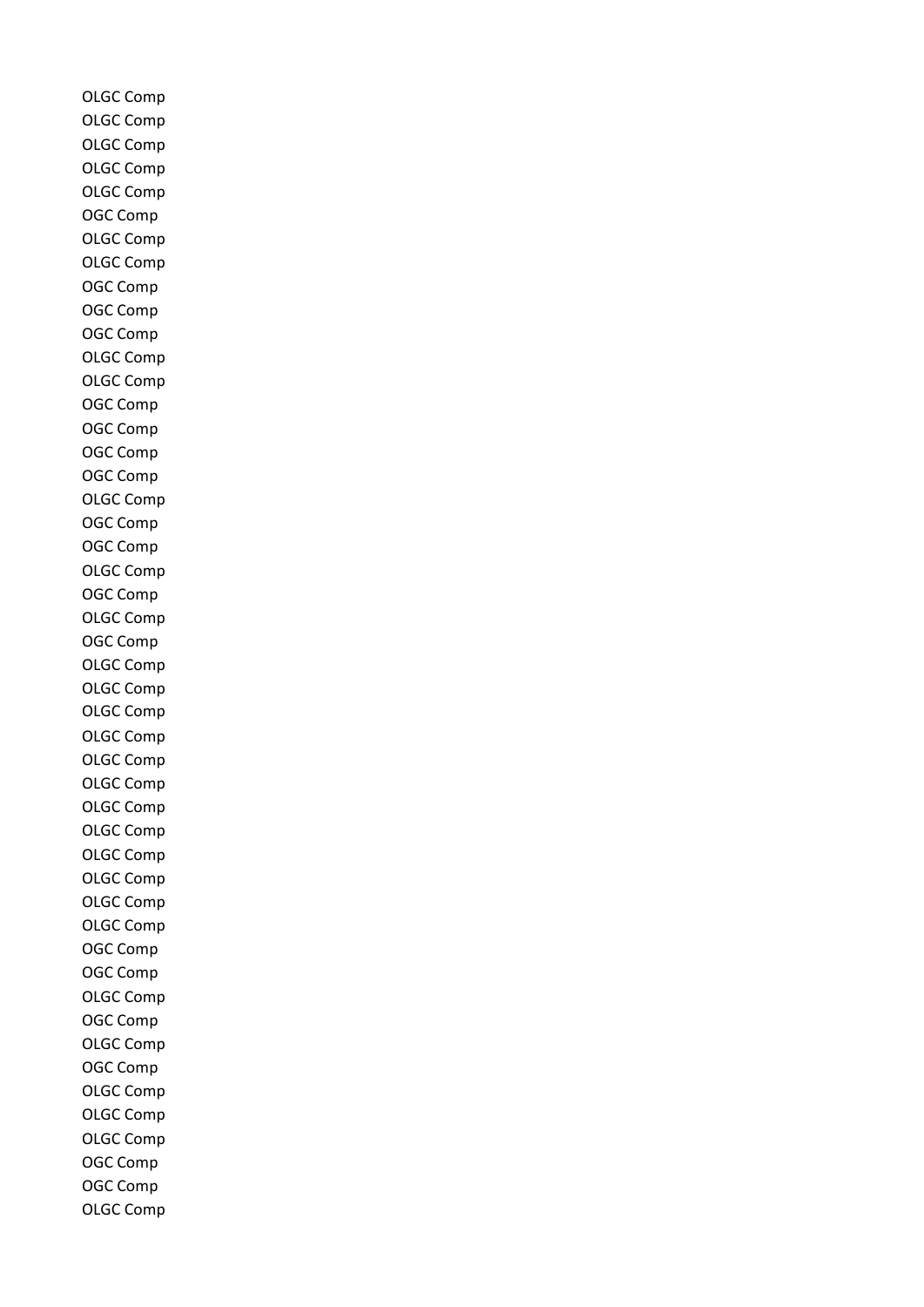OGC Comp OGC Comp OLGC Comp OLGC Comp OLGC Comp OLGC Comp OGC Comp OGC Comp OGC Comp OGC Comp OLGC Comp OLGC Comp OLGC Comp OLGC Comp OLGC Comp OLGC Comp OLGC Comp OLGC Comp OLGC Comp OLGC Comp OLGC Comp OGC Comp OLGC Comp OGC Comp OGC Comp OGC Comp OLGC Comp OLGC Comp OGC Comp OGC Comp OGC Comp OLGC Comp OGC Comp OLGC Comp OGC Comp OLGC Comp OLGC Comp OGC Comp OGC Comp OGC Comp OLGC Comp OLGC Comp OLGC Comp OGC Comp OLGC Comp OGC Comp OLGC Comp OLGC Comp